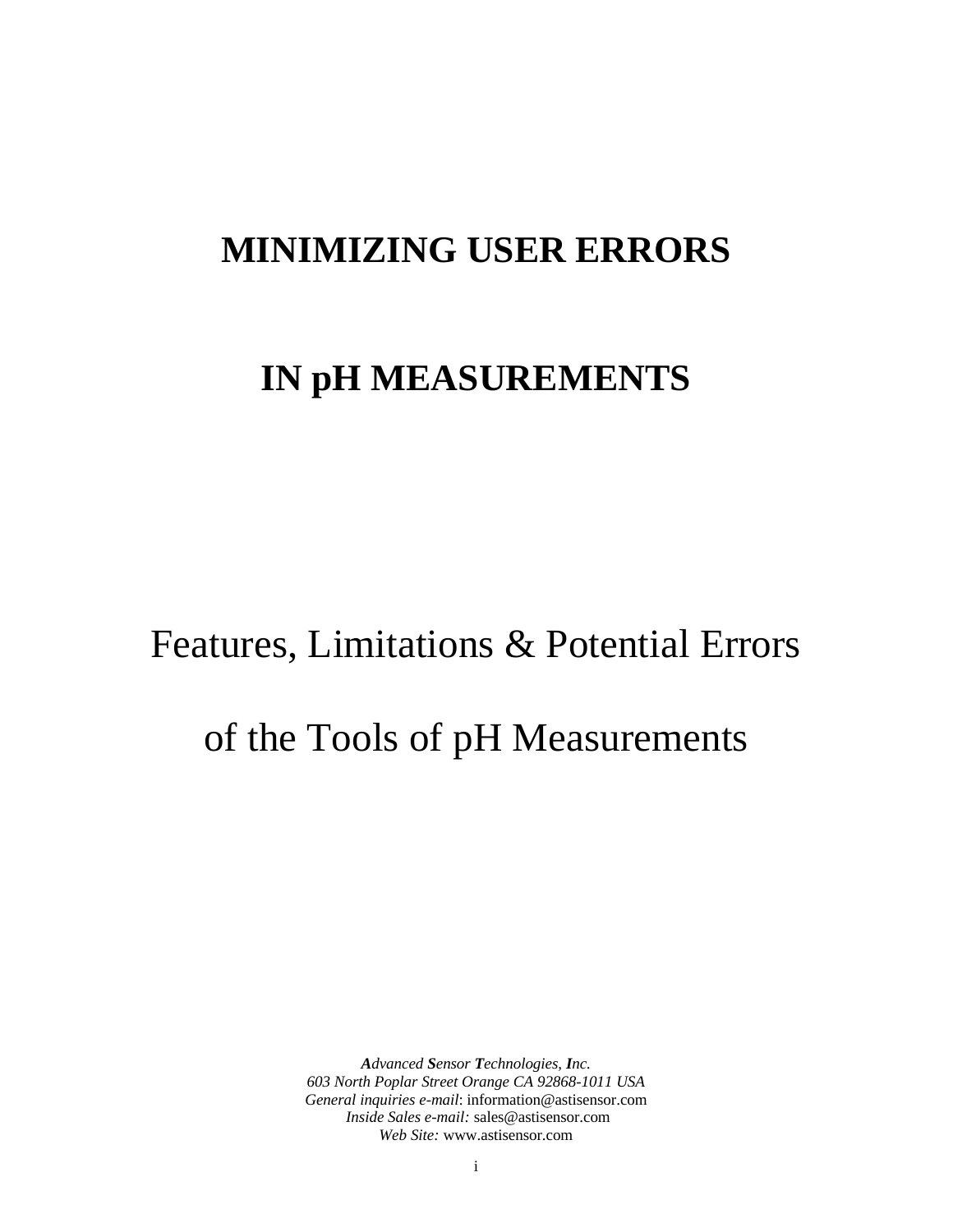# **Table of Contents**

- 1. pH Electrodes
	- 1.1. pH Range
	- 1.2. Deviations
		- 1.2.1. Alkaline Error
		- 1.2.2. Acidic error
		- 1.2.3. Linearity Error
		- 1.2.4. Temperature Range
	- 1.3. Limitations
		- 1.3.1. Solubility of pH glasses
	- 1.4. Chemical Resistance of pH glasses
	- 1.5. Electrical Resistance of pH glasses
- 2. Reference Electrodes
	- 2.1. Reference Potential
	- 2.2. Calomel Reference Electrode
	- 2.3. Silver/Silver Chloride Reference Electrode
	- 2.4. Junction Potentials
	- 2.5. Flowing Reference Junctions
	- 2.6. Diffusion Junctions
		- 2.6.1. Renewable Diffusion Junctions
	- 2.7. Solid State Reference Junctions
- 3. Buffer Solutions
	- 3.1. Stability
	- 3.2. Temperature Coefficient on the Buffer Solutions
	- 3.3. Interaction of Buffers with pH and Reference Electrodes
- 4. Electronic Devices
	- 4.1. pH Meters
	- 4.2. Pre-amplifier
	- 4.3. Temperature Sensors
- 5. Practical Considerations
	- 5.1. Mono Electrodes
	- 5.2. Combination Electrodes
	- 5.3. Symmetric Cells
	- 5.4. Interpolation vs. Extrapolation
	- 5.5. Automatic Temperature Compensation
- 6. Matrix to Select pH Equipment for Preset Accuracy & Reproducibility
	- 6.1. Within +/- 0.5 pH
	- 6.2. Within +/- 0.1 pH
	- 6.3. Within +/- 0.05 pH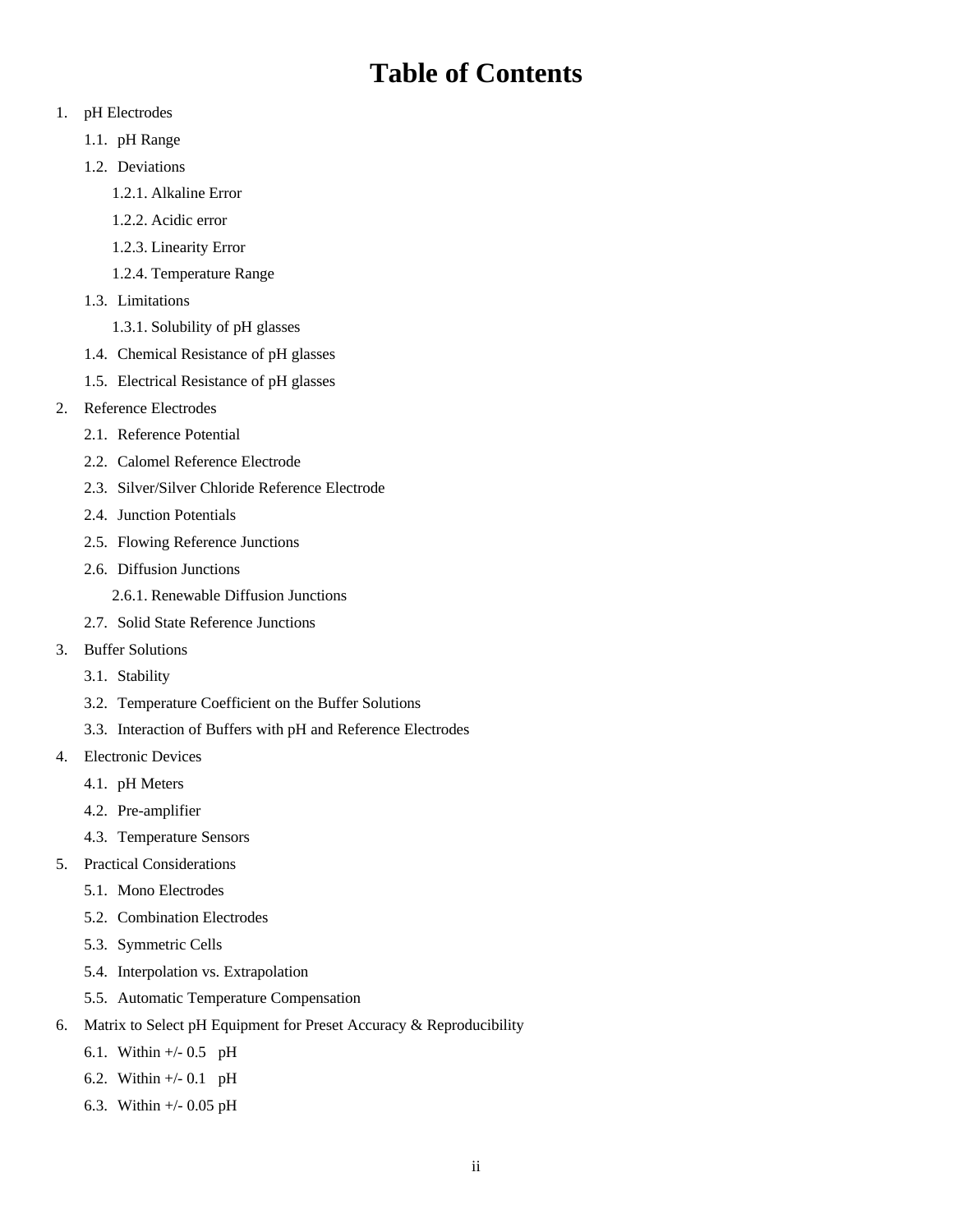## **1. pH Electrodes**

#### **1.1 pH Range**

Over one hundred different compositions available from many different manufacturers

None exhibit completely linear pH response in overall pH range specified

Maximum available pH range: -2 to 16 pH in aqueous solutions

Optimum, linear pH range: typically 2 pH units less specified minimum and maximum

#### **1.2 Deviations:**

#### **1.2.1 Alkaline error**

pH glass composition, alkali ion and ion concentration dependent at a given pH value

Always will reduce the pH value measured from the actual

Error may be as little as 0.05 pH and up to 0.5 pH within specified pH electrode measuring range

Verify alkaline errors before pH measurement if value expected within 2 pH unit of specified upper limit

Determine alkaline error experimentally before performing measurement if information not available **1.2.2 Acidic error**

Most pH electrodes exhibit a lower than actual pH value in concentrated acids

Some deviation may start at 0. 1 Molar concentration.

Error is different for almost every acid

Error may be as high as 0.5 pH

There is no clear theoretical explanation and no clear relationship to pH glass compositions

Magnitude of error can be determined by using solutions of known concentration

#### **1.2.3 Linearity error**

There is some deviation from a linear pH response even in the range where neither alkaline no acidic error is exhibited

Error may be different for every pH glass composition

The simple compositions show most linearity

Maximum for such an error may be about 0.04 pH but could compound with other potential errors

Depends to a lesser degree on the buffer solutions used

#### **1.2.4 Temperature Range**

Most pH electrodes will work within -5 to 105 °C

The general limiting factor is the reference electrode

Short term usage may exceed specified continuous temperature limit by 20 °C

For use in non aqueous solutions and under pressurized conditions limit may go up to 150 °C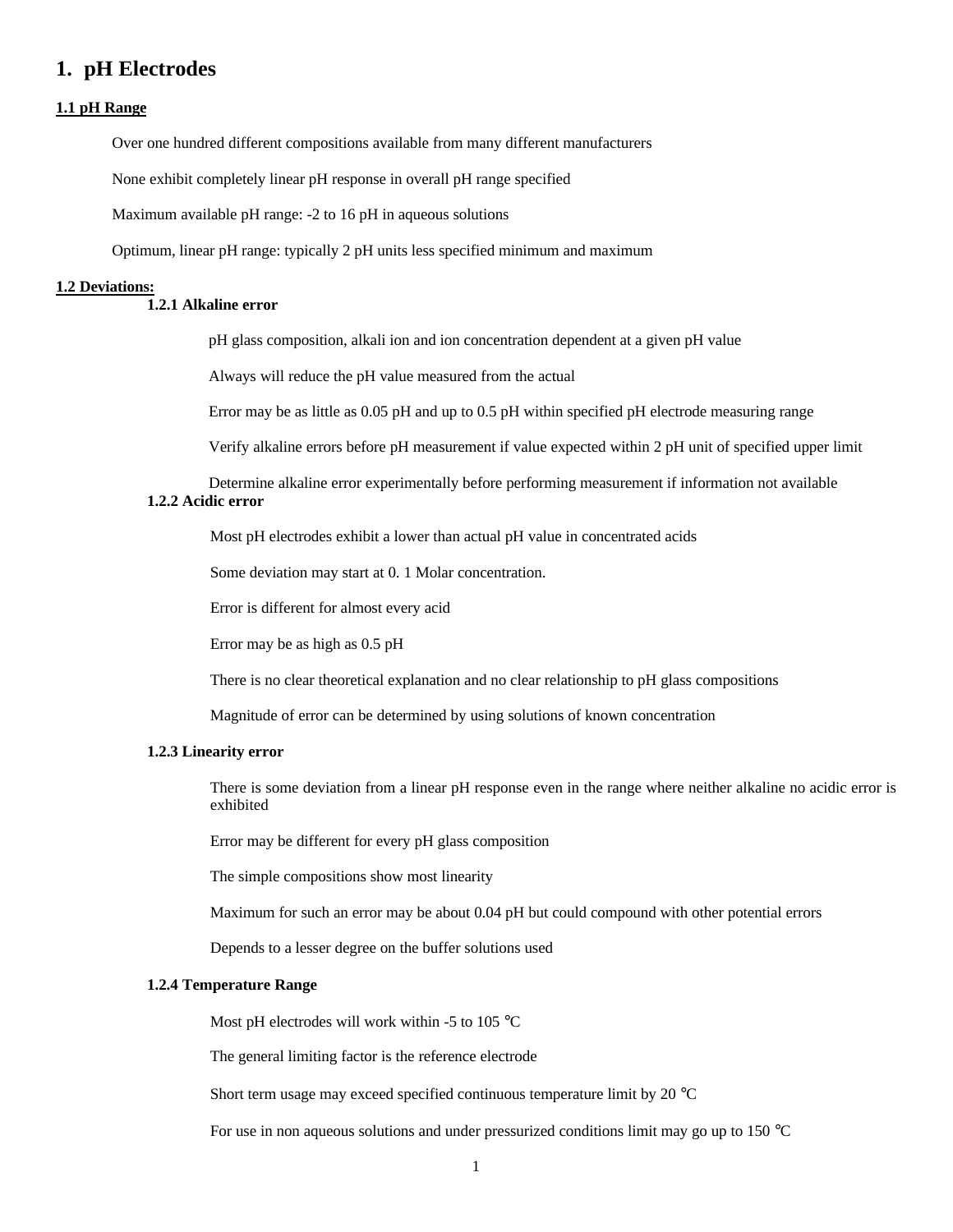#### **1.3 Limitations:**

#### **1.3.1 Solubility of pH Glasses**

pH glasses in reality are only mixtures of oxides, transparent but otherwise do not exhibit all characteristic of real glasses

Many are soluble in low conductivity solutions especially in distilled, deionized and ultrapure water

Continuous drift, frequent calibration and short service life will result from pH glass dissolution

The dissolving process will accelerate at elevated temperature

There are no data available for selecting the right electrode, trial and error will provide the answer

#### **1.4 Chemical resistance of pH Glasses**

Two major group of chemical are risk factors, fluorides and carbonates

Hydrofluoric acid and bifluorides form precipitates with most pH glasses. Precipitate is porous and will build up over time

An attacked electrode will develop a slow response, the magnitude of change depending upon thickness of precipitate

Precipitate will adsorb on its large surface sample or buffer causing calibration errors and requiring repeated calibration. Error may be in the tenth of pH units

Precipitate may be removed with concentrated Hydrochloric acid. Electrode will have drastically shortened lifetime

There are some glass compositions not building precipitate which, after initial exposure do not need recalibration and have reasonable service life

Carbonates and bicarbonates will slowly react with oxides on the surface of the pH glass. These slightly soluble carbonates will be dissolved causing drift if exclusively used in such solutions (NIST traceable pH 10 buffer)

Limited time exposure to bifluoride and/or bicarbonate solutions may be utilized to rejuvenate contaminated surface of pH electrodes

#### **1.5 Electrical resistance of pH Glasses**

Electrical resistance of pH electrodes has no limit in developing electrode potential

Electrical resistance will influence speed of response and accuracy related to instrumentation (refer to sections following)

Electrical resistance sharply changes with temperature, will double with approx. every 7.5 °C decrease of temperature, and will be cut in half with increase of temperature

Special glasses are available for extremely low, and extremely high temperatures

Low temperature pH glasses may not function well and may have a limited lifetime above room temperature

High temperature glasses exhibit very high resistance at room temperature, which rapidly changes by aging. This will further increase the resistance at room temperature, making calibration difficult and creating potential error in conjunction with instrumentation

Electrical resistance changes with the aging of the electrode and closely resembles an exponential curve

pH electrodes with wall thickness above 0.015 " change resistance at a lower rate than electrode with much thinner walls of 0.005"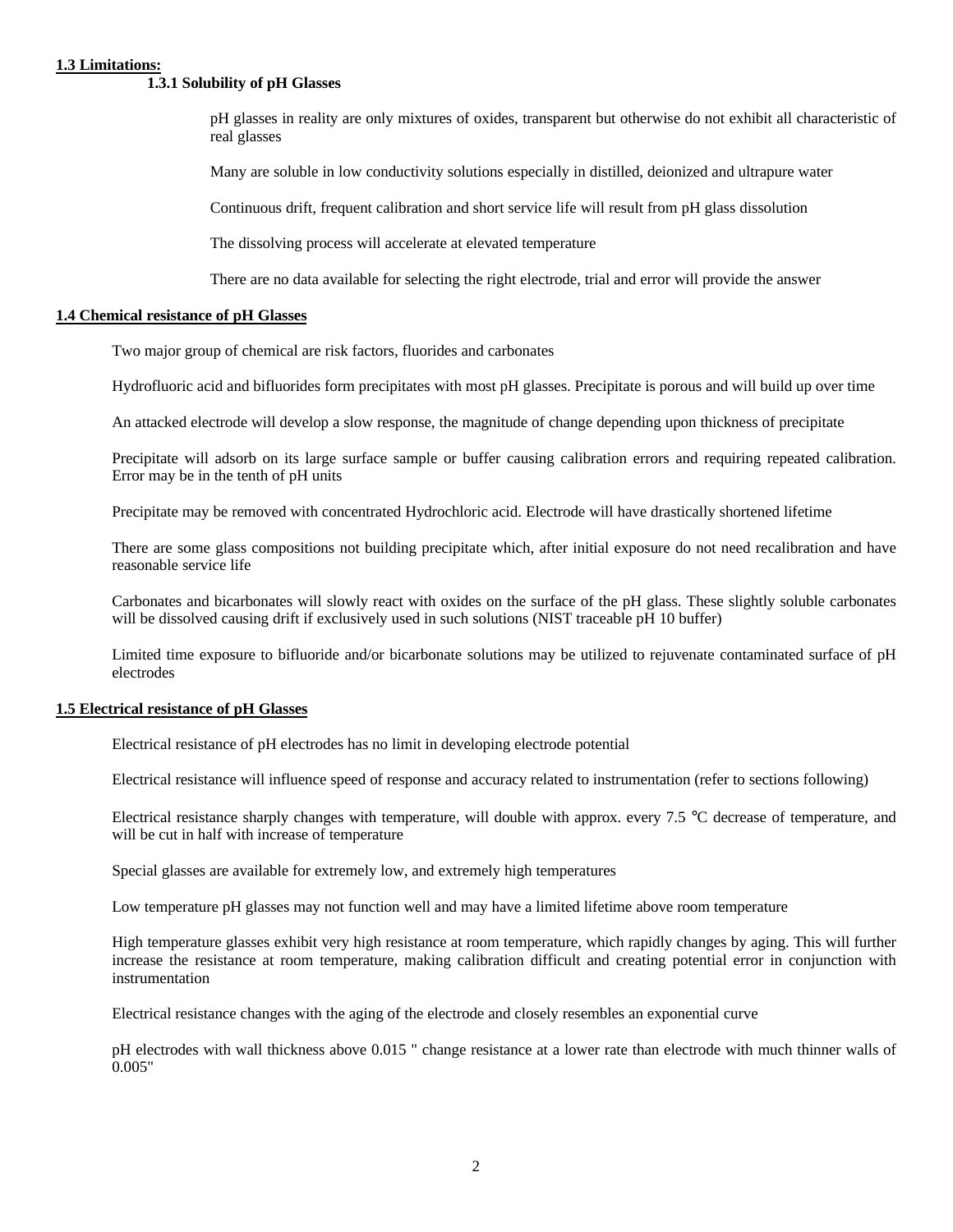## **2. Reference Electrodes**

#### **2.1 Reference Potential**

Reference electrodes typically are electrodes of the second kind, their potential depends on the anion concentration of their filling solution.

Ideal reference electrodes would produce a reference potential independent of temperature, pressure, composition of sample and have no junction potential.

The ideal reference electrode does not exist, the design and its selection is always a compromise to achieve maximum accuracy and reproducibility in a particular application.

#### **2.2 Calomel Reference Electrode**

Once the most widely used reference electrode.

Exhibits low temperature coefficient.

Saturated Potassium Chloride generates low junction potential.

Nowadays mercury is not welcomed in many laboratories.

Not convenient to build into combination pH electrodes.

Continuos operational temperature limit is about 60 °C.

In flowing junctions, does not create a precipitate.

With proper maintenance, produces stable and reproducible reference potential for many years

#### **2.3 Silver/Silver Chloride Reference Electrode**

Reference potential dependent of fabrication of half cell.

Exhibits high temperature coefficients.

The higher the chloride concentration, the higher the temperature coefficient.

The higher the chloride ion concentration, the lower the junction potential.

Silver Chloride has high solubility in Potassium Chloride in a complex form resulting in potentially high hysteresis at high chloride ion concentrations.

The high complex concentration may result in precipitation of Silver Chloride in flowing single junction reference electrodes if the Chloride ion concentration of sample is much lower than that of the filling solution. Silver Chloride will react with many biological solution. The prevention is to use double junction reference electrodes.

May be easily accommodated in combination pH electrodes of any size.

Potentially sensitive to. u.v. light.

#### **2.4 Junction Potentials**

The junction potential is the source of the most hidden error in pH measurements. It develops in the reference junction separating the internal filling solution of the reference electrode from the buffer or sample solutions. The cause of the development is the different diffusion rate of cations and anions on both sides of the reference junction.

It is difficult to detect, difficult to measure, depends on the kind of reference electrode used, the type of junction employed and the composition and concentration of the buffer or sample solutions.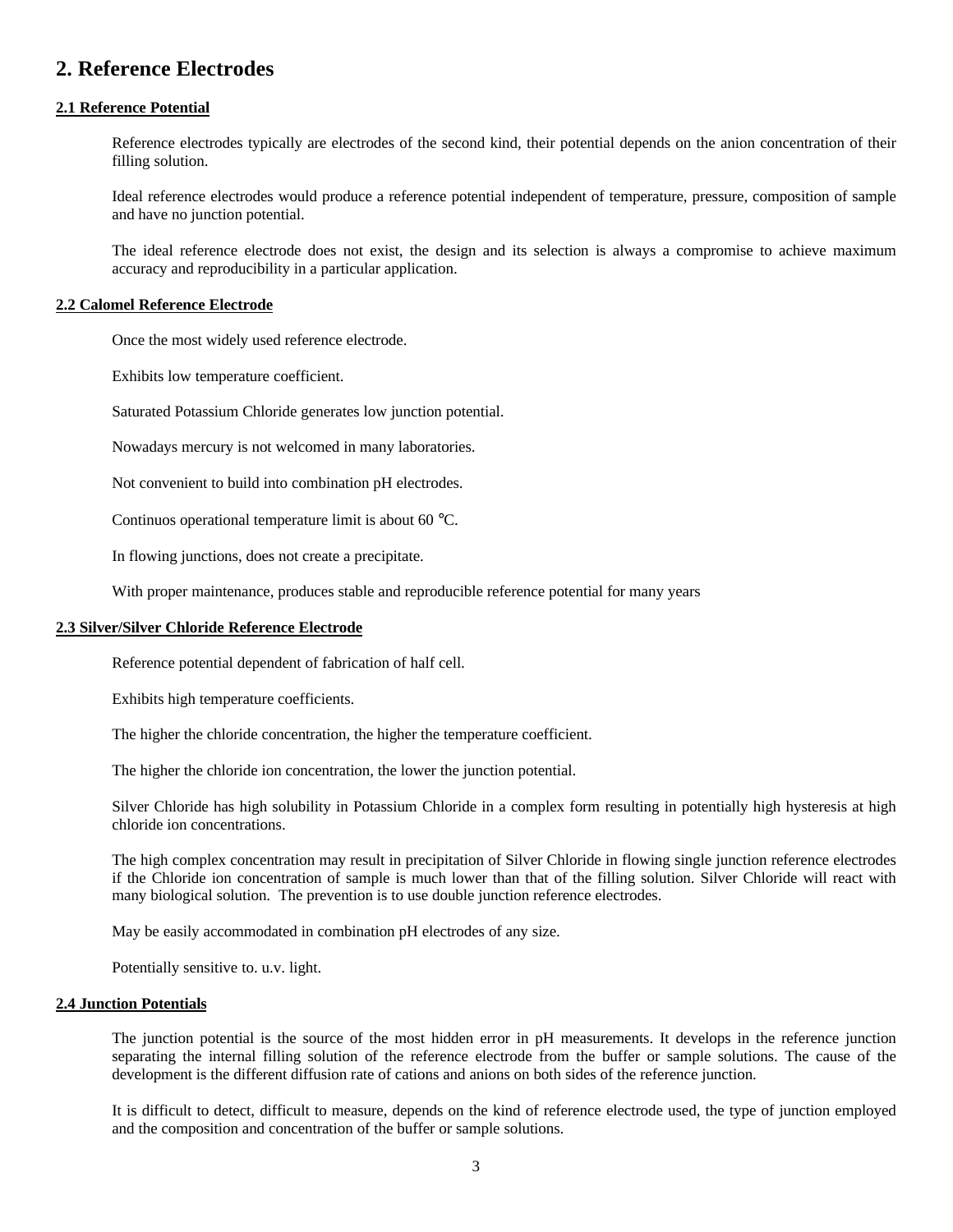The resulting error may be as high as 0.5 pH.

The system least likely to develop junction potential is when low concentration buffers and sample solutions are measured and a saturated Potassium Chloride filling solution is used.

Higher than or much lower than theoretical slope should be a warning sign for junction potentials.

#### **2.5 Flowing Reference Junctions**

The most advantages type in generating the lowest junction potential. High velocity, low flow rate is the key of the elimination of junction potential.

Typical junction materials are a bundle of quartz fibers, collimated holes, single crystals of asbestos fiber.

The working principal of the junction is to keep ions from the outside to diffuse into the junction.

#### **2.6 Diffusion Junctions**

The most widely used type of junction. This type includes junction materials of wide diversity from porous ceramics and plastics to porous wood. They may be combined with viscosity reducing agents in the filling solution like CIVIC, agar-agar, natural and synthetic gums, water soluble polymers etc.

There will always be a junction potential developed on the surface of the junction, which will enter the interior of the filling solution creating multiple layers of junction potentials.

Reduction in time of exposure to buffer or sample solution will help to reduce the junction potential.

Junction potentials may reach an equilibrium if the reference electrode is exposed to a solution of constant composition and concentration for prolonged time. Change of either composition or concentration will require significant time to establish new equilibrium after a long term exposure.

#### **2.6.1 Renewable diffusion junctions**

This type is a more advantageous type of diffusion junction. All utilize a design where the internal filling solution is in direct contact with the buffer or sample solutions. When solution is changed, the portion of the filling solution in contact with the solution will be discarded and a new portion of the filling solution will be in contact with the solution.

This design does not eliminate the junction potential, but makes it very reproducible.

Such junctions typically utilize tapered ground glass junctions or single large size capillaries. The renewal of the contacting filling solution either happens by gravity when separating the two sides the ground glass junction or by temporarily pressurizing the chamber of the reference electrode filling solution.

These type of reference junctions need significant maintenance to keep the junction area contamination free. They also need frequent refilling of the filling solution.

#### **2.7 Solid state reference junctions**

Most of them are considered diffusion junctions. The solid state part is typically a crosslinked solid plastic with high concentration of solid Potassium Chloride and a potential reservoir for solid crystalline salts.

The diffusion process creating the junction potential is made almost impossible. The dissolution of the solid salt will slowly exhaust the conducting ions in the solid matrix and stop the function of the reference electrode. They are mainly used in difficult process control applications.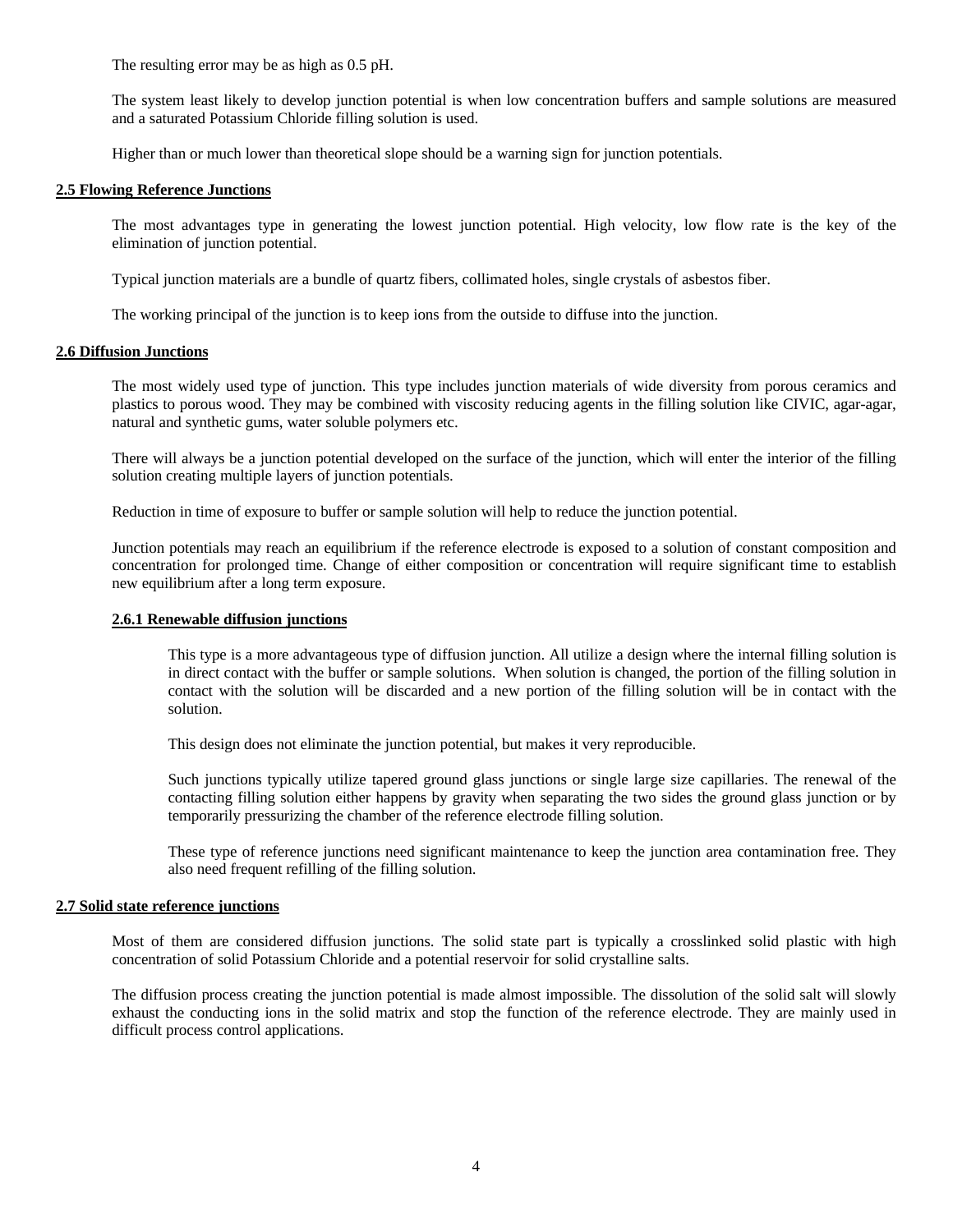## **3. Buffer Solutions**

There are many different types of buffer solutions covering the whole pH range and designed for diversified applications. The primary function of these solutions is to provide a known pH value for calibration purposes and preserve this value for a long period of time.

#### **3.1 Stability**

The chemical composition of the buffers is selected of highly stable compounds. There are many different exposures in using them, which tend to reduce the stability of the buffer solution.

Contamination of acidic or alkaline media will slowly change the pH value. The amount of acid or alkali to change the pH value of a buffer by 0.1 pH is referred to as buffer capacity.

Repeated use of the buffer will exhaust this capacity and cause an error in calibration.

Dilution of the buffer with deionized of distilled water will also change the pH value of the solution. The lesser the change by the addition of the same amount of water represents a higher resistance to dilution.

The addition of solid salt will result in a so-called salt effect shifting the equilibrium of the components and changing the pH value of the buffer solution.

#### **3.2 Temperature coefficient of the buffer solutions**

The buffer solutions will change their pH value with temperature. This is a result of the shifting of the chemical equilibrium of the components, mainly of dissociation. Knowing the temperature dependency of any given buffer will greatly enhance the accuracy of the calibration when utilizing the proper pH value at any given temperature.

The temperature limits of the buffer solutions where sufficient stability is still achieved, are different. These limits should be taken into account when selecting a temperature for calibration.

#### **3.3 Interaction of buffers with pH and reference electrodes**

Some buffer solutions, like carbonate/bicarbonate buffers may effect the function of the pH electrode and exposure should be limit in time.

In order to develop the least amount of junction potentials the buffer solutions are typically dilute solutions. The concentrations selected may represent a balance between stability, temperature coefficient and junction potential.

Some buffer solutions, like tris buffers may develop high junction potential and may require special, controlled diffusion reference junctions.

### **4. Electronic Devices**

#### **4.1 pH Meters**

pH Meters are a special type of millivolt meters with some added features. They are capable of converting the electrode potential into pH units. They are also equipped with temperature sensor to measure and compensate the temperature effect of the pH measurement. The other special feature is the capability to measure the electrode potential of high resistance pH electrodes with least amount of distortion to this value.

There are many different kinds of pH meters on the market and in the workplace from analog to digital and to microprocessor controlled with memory and interactive capabilities.

A common pH meter characteristic is expressed as an input resistance, the capability to handle the high impedance of the pH electrodes. This capability needs some maintenance and may be reduced by aging and elevated temperature.

The maintenance is mainly needed to keep the exposed connector contamination free. Significant reduction of the insulation of the connector will result in an error.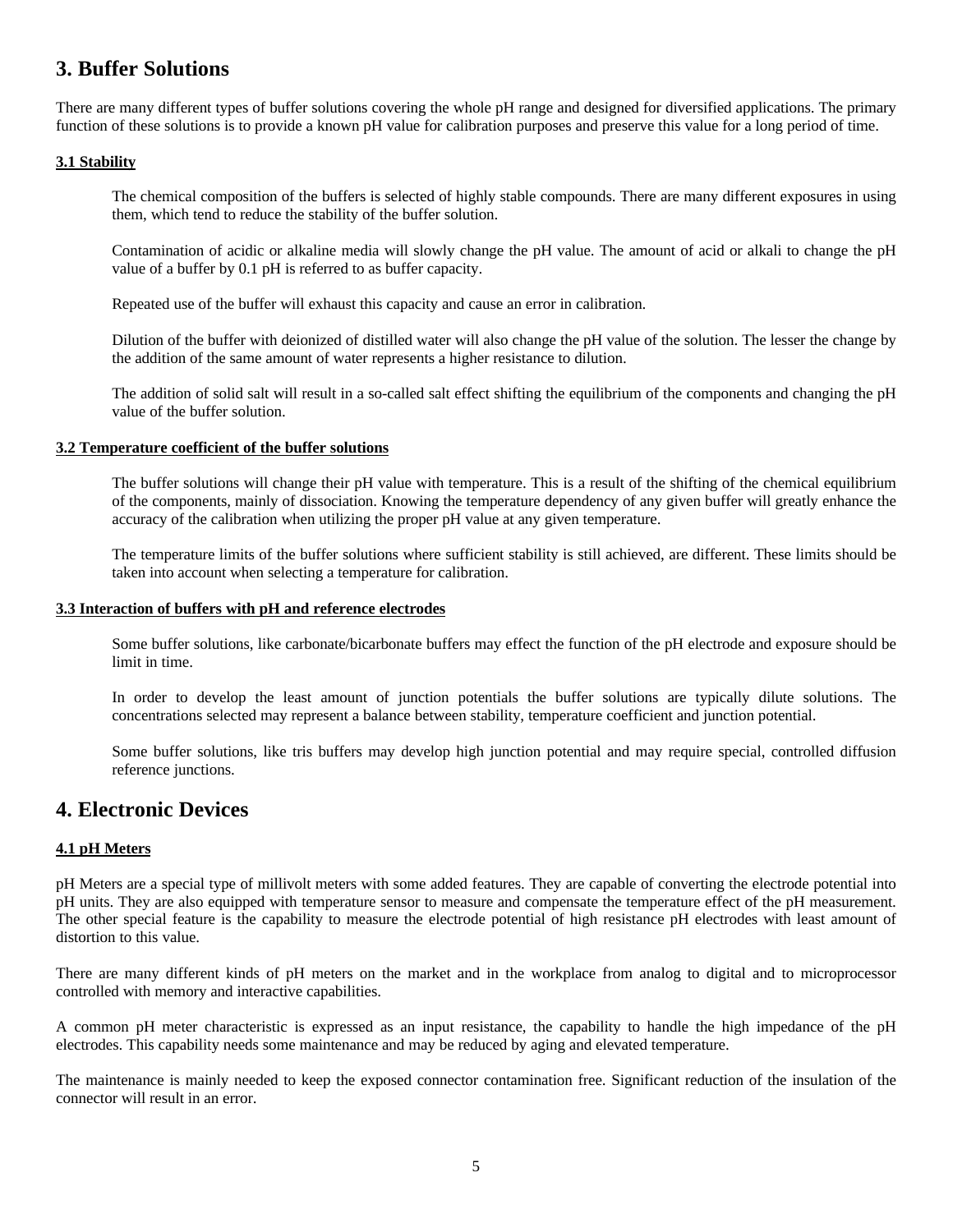The operating temperature limit also has to be honored. Temperatures higher than the limit may deteriorate the electronic components handling the high impedance pH electrode, lower temperature may inactivate the same component. The electrical resistance of the pH electrode in relationship to the input resistance may have a great influence on the potential error generated by the pH meter itself.

In order to perform a measurement with 0. 1 % error of the actual electrode potential, the input resistance has to be 1000 times higher the resistance of the electrode. 1 % error will result when this ratio is only 100, and 10% error, when the ratio is a mere 10.

This characteristic will also result in a change of the displayed pH value and reduce the difference between the real pH value of a sample and pH 7 with the appropriate percentage. This error is more pronounced if only a single point calibration is performed.

Older type pH meters typically are outfitted with a pH range of 0-14 units. Newly developed meters were designed with the recognition that the range extends below 0 and above 14 pH. There is a risk that some pH meters display 0 pH value, when the pH is below 0 and 14 when it is above. This design feature may result in substantial error especially when not recognized.

The temperature measuring range of many pH meters is limited by the linearity of the temperature sensor or by the electronic circuitry handling it. Be sure to know what this limit is before using the pH electrode at an elevated temperature. This limit will also limit the temperature compensation of the pH measurement.

The accuracy of the temperature compensation is also greatly influenced by the design and the distance of the measured asymmetry potential from the actual isopotential point, where the correction is zero. The typical isopotential point in most pH meters is at pH 7. The instrument expects 0 mV reading in a pH 7 buffer. Any deviation will result in an erroneous temperature compensation of a pH value.

There is though an accepted limit to permit variations from manufacture, which generally is about +/- 20 mV. Beyond this value the error becomes significant and many pH meters may reject a calibration. There are some other factors which may create a hidden error in temperature compensation and will be noted in a later chapter.

Many microproccesor controlled pH meters have features, generally called Auto Read. There is a part of the program which monitors the change of electrode potential and at a preset or a selected rate to lock up the reading. This feature may create some potential error. If the electrode response is slow, for whatever reason, or there is also a constant drift, the pH meter may lock up prematurely. This will prevent the pH meter from coming reasonably close to the reading it is approaching (limit).

Repeated engagement of the auto read system will greatly reduce this error.

An other convenient feature is the so call Auto Calibration. The most advanced auto calibration systems have the temperature corrected pH buffer values in their memory. Always use a temperature sensor with this feature. The lack of using the proper calibration value will result in significant error if the calibration was performed at anything other than room temperature.

There is also an upper limit in temperature when the calibration is performed at an elevated temperature. The buffers used may not have the corrected buffer pH value available at that temperature. In this case, a lower temperature need to be selected for the calibration.

Another factor in auto calibration needs to be taken into account. The temperature corrected buffer value of only 3 to 5 different buffers are typically available. Check the values of these buffers when selecting the calibration points. The temperature corrected buffer values often must be manually entered as a custom buffer value if the meter does not contain the value of the buffer at the calibration temperature or does not have the desired buffer programmed into memory.

The buffer pH values selected for calibration are stored in the memory until erased or a new calibration is performed. When entering into a different range in pH value of a new sample, check that the calibration is bracketing the expected pH reading. This technique will greatly enhance the linearity of the measurement and redistribute occasional junction potentials generated on the reference junction by buffer solutions.

Many new pH meters also have diagnostic features. These pH meters may check the initial resistance of the pH electrode, the resistance of the reference electrode, the asymmetry potential, etc. These values may permit the monitoring of the aging of the electrode, the contamination of the reference junction or the reduced ability of the system to perform reasonable temperature compensation.

Some of these diagnostic features require the increase of complexity of electrodes, some type of electronic features may interface with the basic measurement circuitry creating some hidden errors. If any doubt, compare the pH value on a not so sophisticated pH meter. In particular, if the instrument displays absolute or relative millivolts (mV), a given calibration or measurement can be checked manually.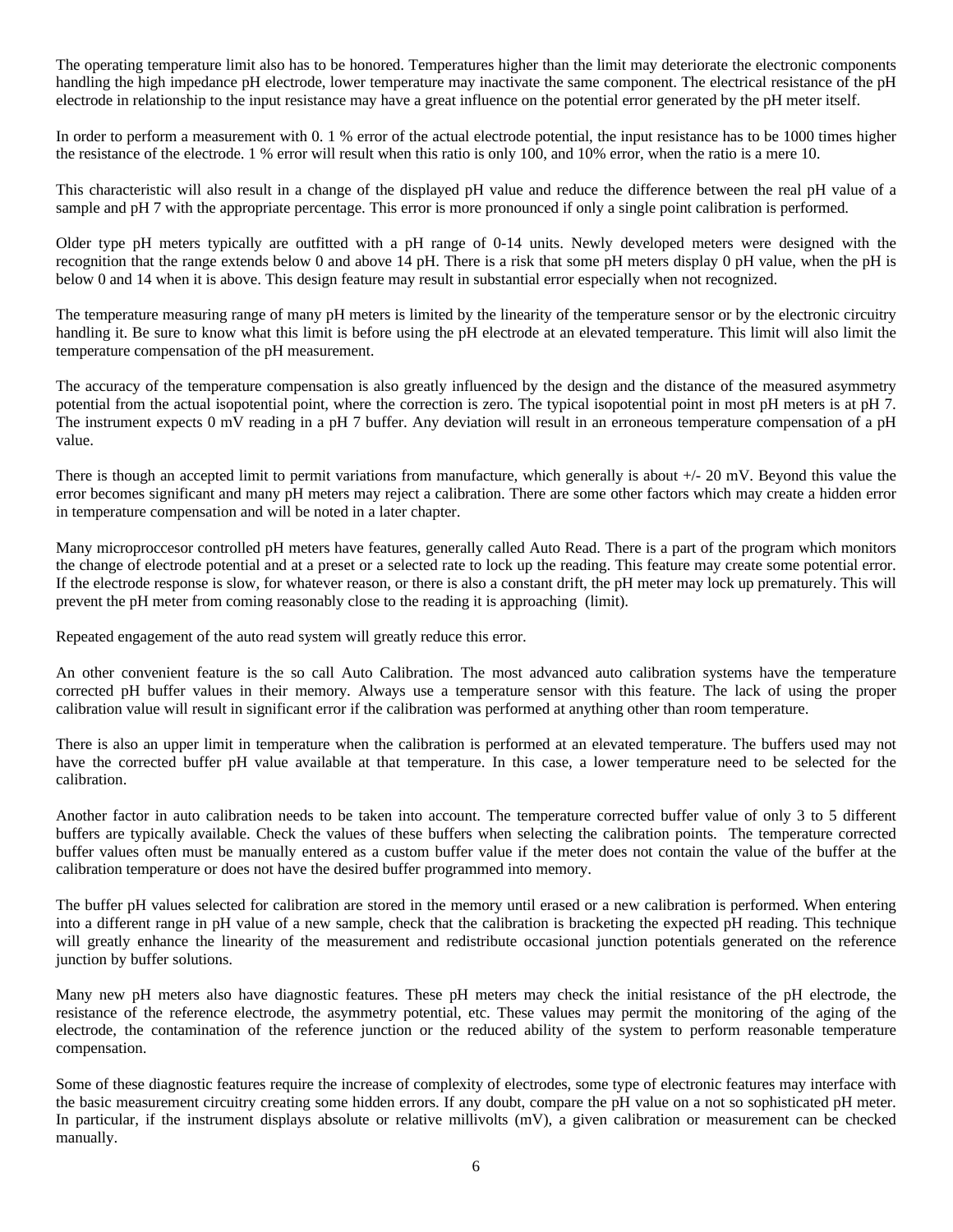#### **4.2 Pre-amplifier**

The high electrical resistance of pH electrodes require the use of special, coaxial shielded cable to reduce noise by electrostatic and magnetic fields. Even the use of such coaxial cables will limit the maximum length of the cable that may be used.

The motion of a long cable also may change the capacitance of the cable and create a temporary change in the reading of the pH meter.

These disadvantages can be greatly eliminated by using so called preamplifiers. These devices convert the high impedance analog signal either into a low impedance analog or digital signal. The devices are either built into the electrode or are located in the vicinity of the electrode. The converted (conditioned) signal may be transmitted distances which is many multiples that of the unconditioned signal sent via a coaxial cable.

Many such preamplifiers may also contain memories, which will store information about that particular electrode. This eliminates the risk of using data collected from an other electrode, when a new electrode is attached to the pH meter. The increased complexity may also increase the price and potential failure of the electrode.

#### **4.3 Temperature Sensors**

Temperature sensors are becoming a standard accessory of pH meters. There are a large number of different type of devices used to perform the task, like resistors, thermistors, diodes, transistors and microchips. Some pH meters utilize the known temperature coefficient of the resistance of the pH electrode to measure and perform temperature compensation. These temperature sensors in most instances are not interchangeable with each other. When using temperature compensation, always check the temperature display for correct temperature before calibration.

Some of these devices may have limited linear ranges. Check this range before performing a pH measurement with automatic temperature compensation.

With the exception of some unicurve thermistors, which are interchangeable, most temperature sensors need calibration to eliminate variations in the values at a specified temperature. Perform the calibration before use to enhance the accuracy of the pH measurement.

## **5. Practical Considerations**

#### **5.1 Mono Electrodes**

The use of a separate pH and reference electrode, so called mono electrodes has some advantages. It provides the option to change only one electrode if there is a change in electrode requirements to best fit the application. This arrangement will provide the option to change the reference electrode for enhanced performance or select a pH electrode to reduce a chemical attack. The mono design also permits the use of many different type of flowing junctions, which are difficult if not impossible to implement into a combination electrode.

In the case of breakage, only one electrode need to be changed, reducing replacement cost. This would be though counteracted by the higher initial acquisition cost of a pair of electrodes.

Based on the design of the mono electrodes they are less prone to noise because of more complete shielding, exhibit faster response because of the more advantageous mechanical configuration and are less prone to carryover, reducing a potential source of hidden error.

#### **5.2 Combination Electrodes**

Combination electrodes are more convenient to handle, can be manufactured almost in any size and typically require small size samples. Most of these combination electrodes are also available in maintenance free, permanently filled versions. These electrodes in most cases exhibit a higher junction potential and slower response than a pair of mono electrodes.

The mechanical arrangement of the combination electrodes limits the use of some type of more advantageous junctions, makes the complete shielding of the electrodes more challenging and the overall design more fragile than a pair of mono electrodes.

The introduction of the plastic bodied electrodes, which further limits the durability of the components and needed the addition of protection of the bulb or junction, also can entrap the solution in these so called protector tips, resulting in a carryover, which may add a significant error. This carryover phenomenon poses a greater risk when changing the electrode from a solution of high concentration to a much lower one. In such cases it may cause errors up to one pH unit or more. This type of carryover may be so repeatable that the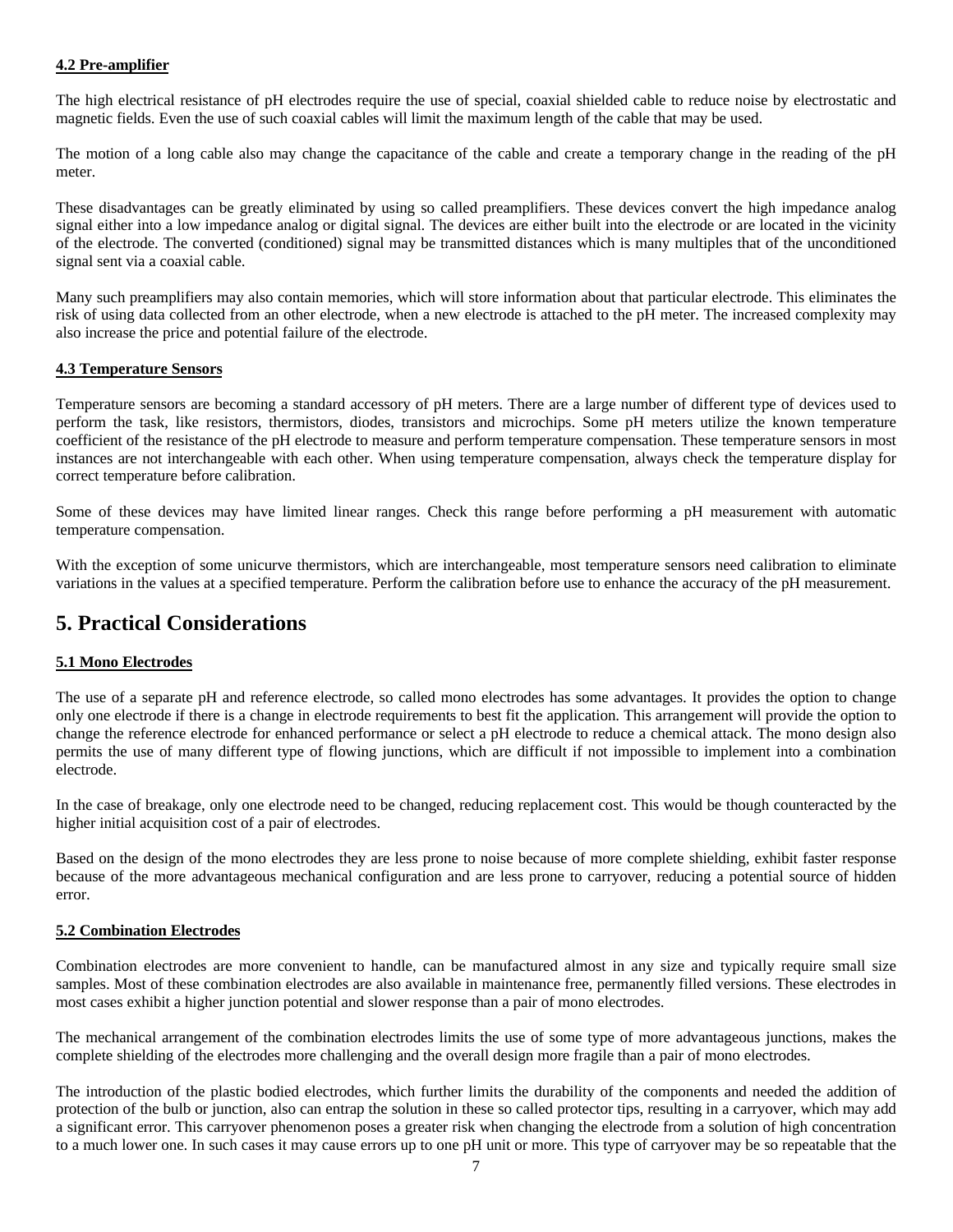detection of it is almost impossible. The potential risk of carryover is also significantly enhanced by the difficulty of rinsing and blotting dry such combination electrodes after each measurement or calibration.

#### **5.3 Svmmetric Cells**

Many of the earlier electrode designs, especially combination electrode designs did not employ the same half cells in the reference electrode and the pH electrode in regard of chloride ion concentration. This non symmetric arrangement resulted in different temperature coefficients for the two half cell, creating a significant difference in the generated electrode potential from the theoretical value at elevated temperature. This difference can be significant at temperatures close to the limit of the electrode and at low and high pH values.

The two different half cells will also change the potential at a different rate, creating a deviation of the pH value when going full cycle from low temperature to high and back. The difference in the pH value of the same sample is called hysteresis. This hysteresis will change its magnitude by the frequency of the temperature cycle and the temperature difference.

The hysteresis could also be the result of different thermal conductivity of the parts employed to fabricate the pH and reference electrode creating a delay in thermal equilibrium of the two electrodes.

#### **5.4 Interpolation vs. Extrapolation**

Accurate and reproducible pH measurements require a two point calibration. The measurement performed within the limits of the two point calibration will result in higher accuracy than any measurements performed outside of the calibration. Any factor influencing the accuracy and reproducibility within the calibration limits can be detected by the computed slope. The instrumentation will measure the difference in the electrode potential from the calibration point and will perform an interpolation computing the measured pH value. If there is any junction potential developed, non linearity exhibited, even if not detected, the error will be distributed to the full difference of the calibration values.

When performing a measurement outside of the calibration limits neither the junction potential nor any non linearity can be detected and may result in a hidden error.

The convenience of auto calibration and its limit in preprogrammed buffer solution enhances the chance of such extrapolation processes. If accuracy and reliability of the pH measurement is to be obtained always select two buffer solution below and above the expected pH value of the sample. If it accidentally falls outside of the limits, recalibrate utilizing buffer solutions filling this requirement.

#### **5.5 Automatic Temperature Compensation**

The use of automatic temperature compensation poses a fair number of potential errors. The non symmetric cells, deviation of the isopotential point form pH 7, increased asymmetry potential all will contribute to an invisible error.

The lack of proper information of the buffer pH values at elevated temperature, calibration with buffers of unknown temperature coefficient or high temperature calibration outside the limits of the buffer solutions may accumulate this error.

One other risk of creating an error may be the result of an overall non Nernstian temperature coefficient. This coefficient will be a result of the coefficient of the two half cell, the coefficient of the internal filling buffer solution in regard of pH value and the coefficient of the potential junction potential.

In order to enhance the accuracy of the automatic temperature compensation there is new generation of pH equipment coming on the market. These new pH meters let the user select the practical isopotential point and input the actual temperature coefficient of the electrodes employed.